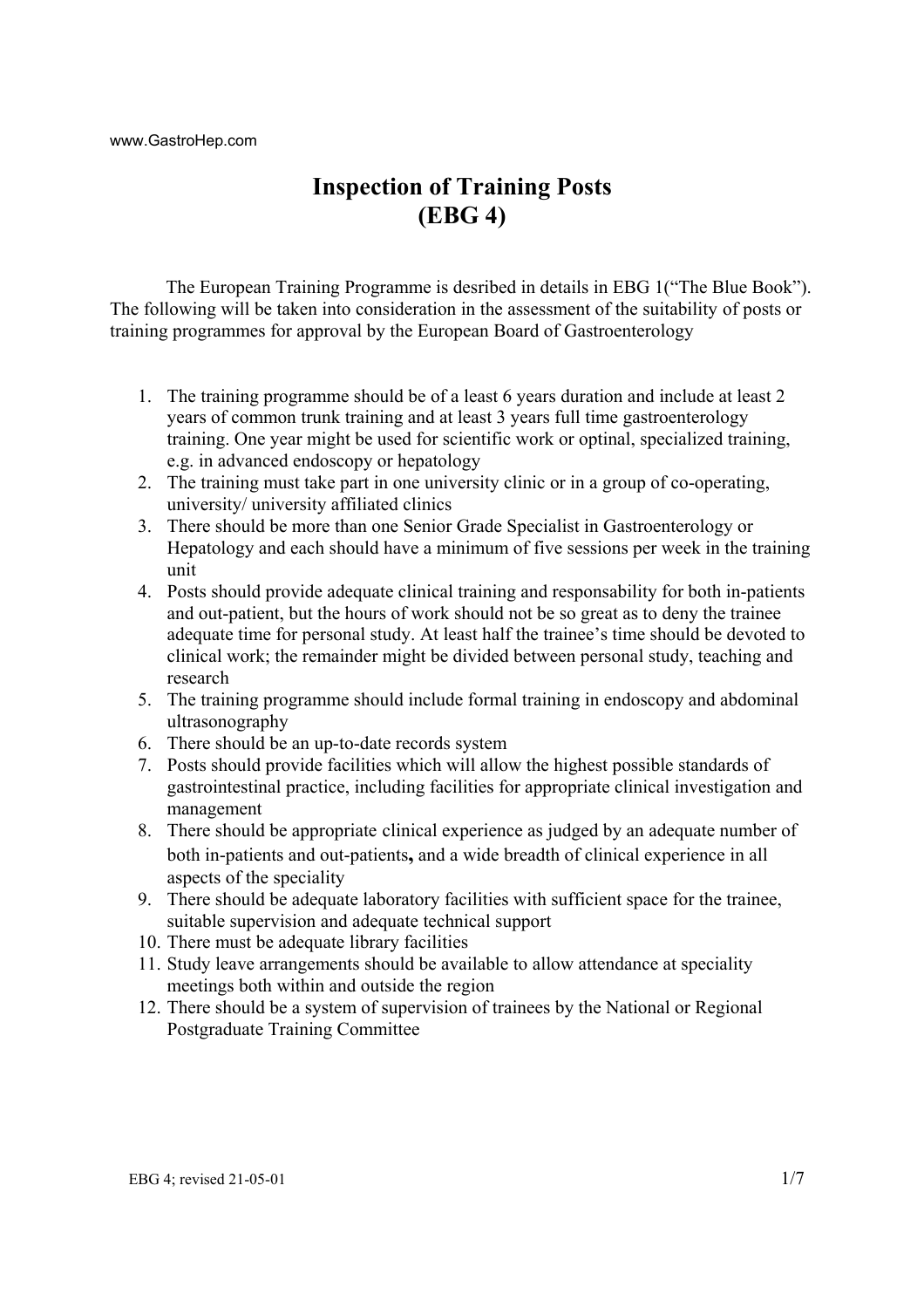# **Inspection of Training Posts (EBG 4)**

## **Training in Gastrointestinal Procedures**

Training in gastrointestinal endoscopy and other procedures should be adequately supervised and the trainee should maintain a record book, indicating the numbers of procedures carried out and the degree of supervision be senior colleagues. The inspection team should pay attention to the following details:

1. The trainees log book should be available for inspection

2. Upper gastrointestinal endoscopic training should be carried out in a unit performing a minimum of 1000 oesophago-gastro-duodenscopy (OGD) examinations per year, including the relevant therapeutic techniques

3. The training unit should be adequately equipped with well-maintained endoscopes; either a video system or a fiberoptic teaching attachment must be available

4. Trainees should receive instruction in patient care during endoscopy, maintenance, cleaning and disinfection of equipment, electrical hazards and recognition and management of the complications of endoscopy

5. Colonoscopy training should be given in centres undertaking at least 200 procedures per year

6. Modern colonoscopic equipment is essential and flouroscopy should be available when necessary

7. Trainees should complete 50 successful colonoscopies under supervision before being allowed to carry out the procedure unsupervised

8. Experience in polypectomy should be available and the trainees should be given adequate instruction on the hazards of this procedure

9. Attendance at training courses in both ERCP and colonoscopy should be encouraged 10. Trainees should receive theoretical and practical training in abdominal ultrasound, either in the GI- clinic or in a co-operating clinic, e.g. radiology

11. The trainee should perform at least 300 supervised ultrasound examinations and at least 50 ultrasound guided abdominal punctures

## **Checklist for visitors**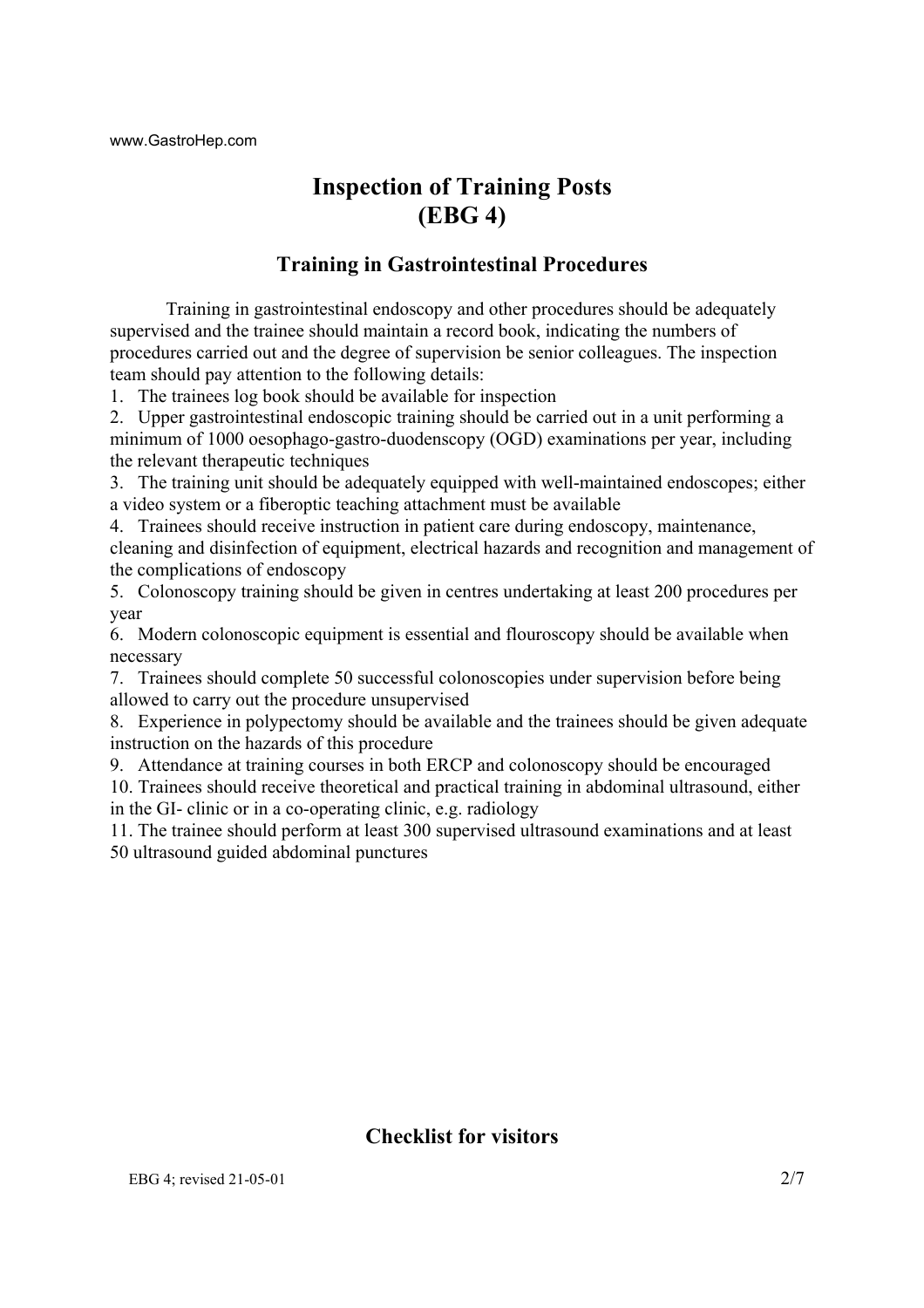# **Inspection of Training Posts (EBG 4)**

**Visit:** Institution: Clinic: Chief of training: Date of visit: Visitors:

#### **Buildings:**

| Built approximately:        |  |
|-----------------------------|--|
| Quality of buildings:       |  |
| Number of beds in hospital: |  |

#### **Other clinics in hospital:**

 $\sim$ 

| Surgery:             |  |
|----------------------|--|
| Intensive care unit: |  |
| Radiology:           |  |
| Histopathology:      |  |
| Clinical chemistry:  |  |
| Nuclear medicine:    |  |
| Microbiology:        |  |
| Dietetics:           |  |
| Other:               |  |

#### **Other facilities:**

| Libary <sup>-</sup> |  |
|---------------------|--|
| Laboratory:         |  |
| Study rooms:        |  |
| Conference rooms:   |  |
| Auditorium:         |  |

#### **Subspecialities in medical clinic:**

| Gastroenterology:    |  |
|----------------------|--|
| Cardiology:          |  |
| Pulmonology:         |  |
| Endocrinology:       |  |
| Haematology:         |  |
| Nephrology:          |  |
| Infectious diseases: |  |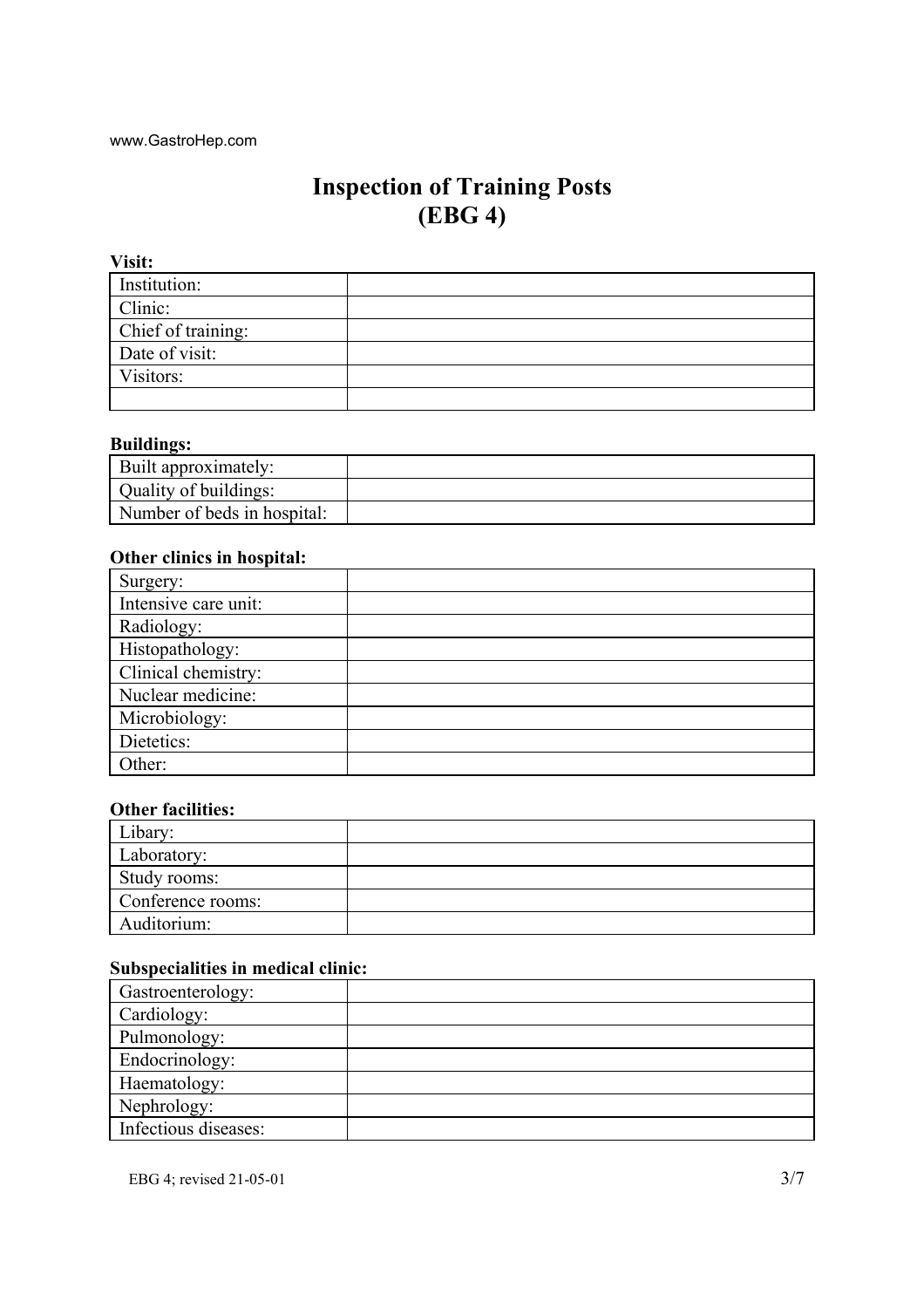# **Inspection of Trainng Post (EBG 4)**

#### **Statistics of medical clinic:**

| Number of beds in medical clinic:        |  |
|------------------------------------------|--|
| Number of admissions in medical clinic:  |  |
| Out-patient clinic in internal medicine? |  |
| Is GI-unit integrated in medical clinic? |  |
| Number of beds in GI-unit:               |  |
| Geography of GI-unit:                    |  |

## **Staffing of training centre:**

| Education and seniority of chief of training: |  |
|-----------------------------------------------|--|
| Number of senior grade gastroenterologists:   |  |
| Number of trainees in gastroenterology:       |  |

#### **Cooperation with other institutions:**

| Has the training centre a full 3-4 year    |  |
|--------------------------------------------|--|
| training programme?                        |  |
| Has the training centre formal cooperation |  |
| with other institutions in GI-training?    |  |
| Are these recognized by EBG?               |  |
| Name of cooperating institutions:          |  |

#### **Statistics of GI unit:**

| Primary catchment area                                                 |  |
|------------------------------------------------------------------------|--|
| Secondary catchment area                                               |  |
| Catchment area, special competences                                    |  |
| Approximate number of GI in-patients per year:                         |  |
| Percentage acute/elective GI in-patients:                              |  |
| Approximate number of GI out-patients per year:                        |  |
| Percentage new/return GI out-patients                                  |  |
| Approximate annual number of patients with oesophageal disease:        |  |
| Approximate annual number of patients with gastroduodenal ulcers:      |  |
| Approximate annual number of patients with non-ulcer dyspepsia:        |  |
| Approximate annual number of patients with GI-bleeding:                |  |
| Approximate annual number of patients with hepato-biliary disease:     |  |
| Approximate annual number of patients with pancreatic disease:         |  |
| Approximate annual number of patients with IBD:                        |  |
| Approximate annual number of patients with IBS:                        |  |
| Approximate annual number of patients with malnutrition:               |  |
| Approximate annual number of patients with infectious gastroenteritis: |  |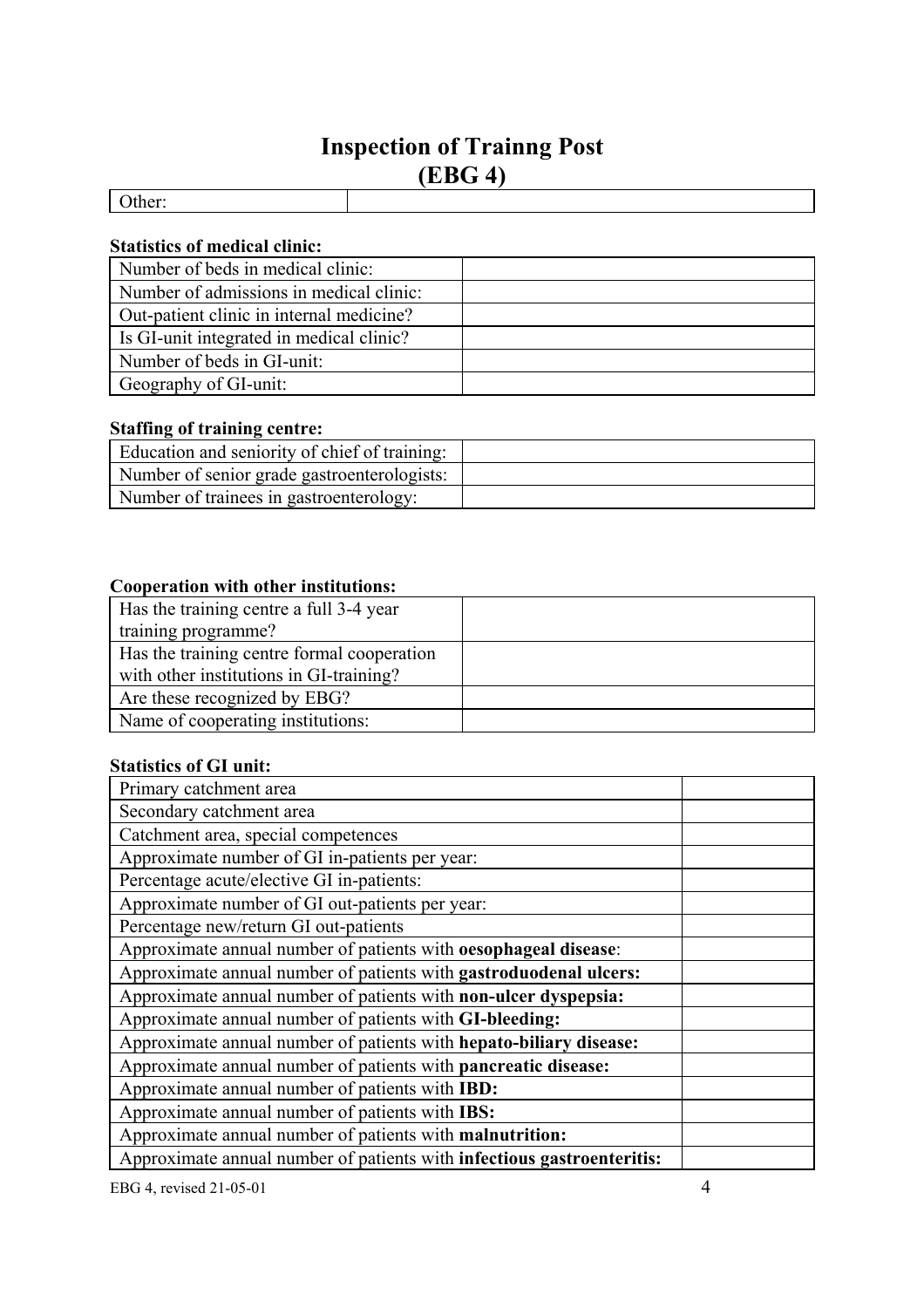# **Inspection of Trainng Post**

**(EBG 4)** 

| Approximate annual number of patients with <b>GI neoplasms:</b> |  |
|-----------------------------------------------------------------|--|
|                                                                 |  |
|                                                                 |  |
|                                                                 |  |
|                                                                 |  |

#### **Clinical education:**

| Percentage of trainees time spend on GI/other medical patients: |  |
|-----------------------------------------------------------------|--|
| Number of GI ward rounds done by trainee per week:              |  |
| Approximate number of out-patients seen by trainee per month:   |  |
| Number of endoscopic sessions done by trainee per week:         |  |

#### **Supervision and log-book:**

| Is the trainee sufficiently supervised in wards?               |  |
|----------------------------------------------------------------|--|
| Is the trainees sufficiently supervised in out-patient clinic? |  |
| Log-book of out-patient activity?                              |  |
| Is the trainee sufficiently supervised in endoscopy?           |  |
| Log-book of endscopic activity?                                |  |

#### **Endoscopic activities:**

| Annual number of endoscopic procedures | Done in GI-unit | Done by trainee |
|----------------------------------------|-----------------|-----------------|
| Gastroscopy:                           |                 |                 |
| Treatment of oesophageal varices:      |                 |                 |
| Oesophageal dilatation:                |                 |                 |
| Treatment of gastroduodenal bleeding:  |                 |                 |
| PEG tube insertion:                    |                 |                 |
| ERCP:                                  |                 |                 |
| Endoscopic ultrasound:                 |                 |                 |
| Colonoscopy:                           |                 |                 |
| Polypectomy:                           |                 |                 |
| Sigmoidoscopy:                         |                 |                 |
| Proctoscopy:                           |                 |                 |

## **Availability of gastrointestinal investigations:**

| Oesophageal manometry:    |  |
|---------------------------|--|
| 24-hour pH-measurement:   |  |
| Hp- breath test:          |  |
| Gastric acid measurement: |  |
| Gastric emptying tests:   |  |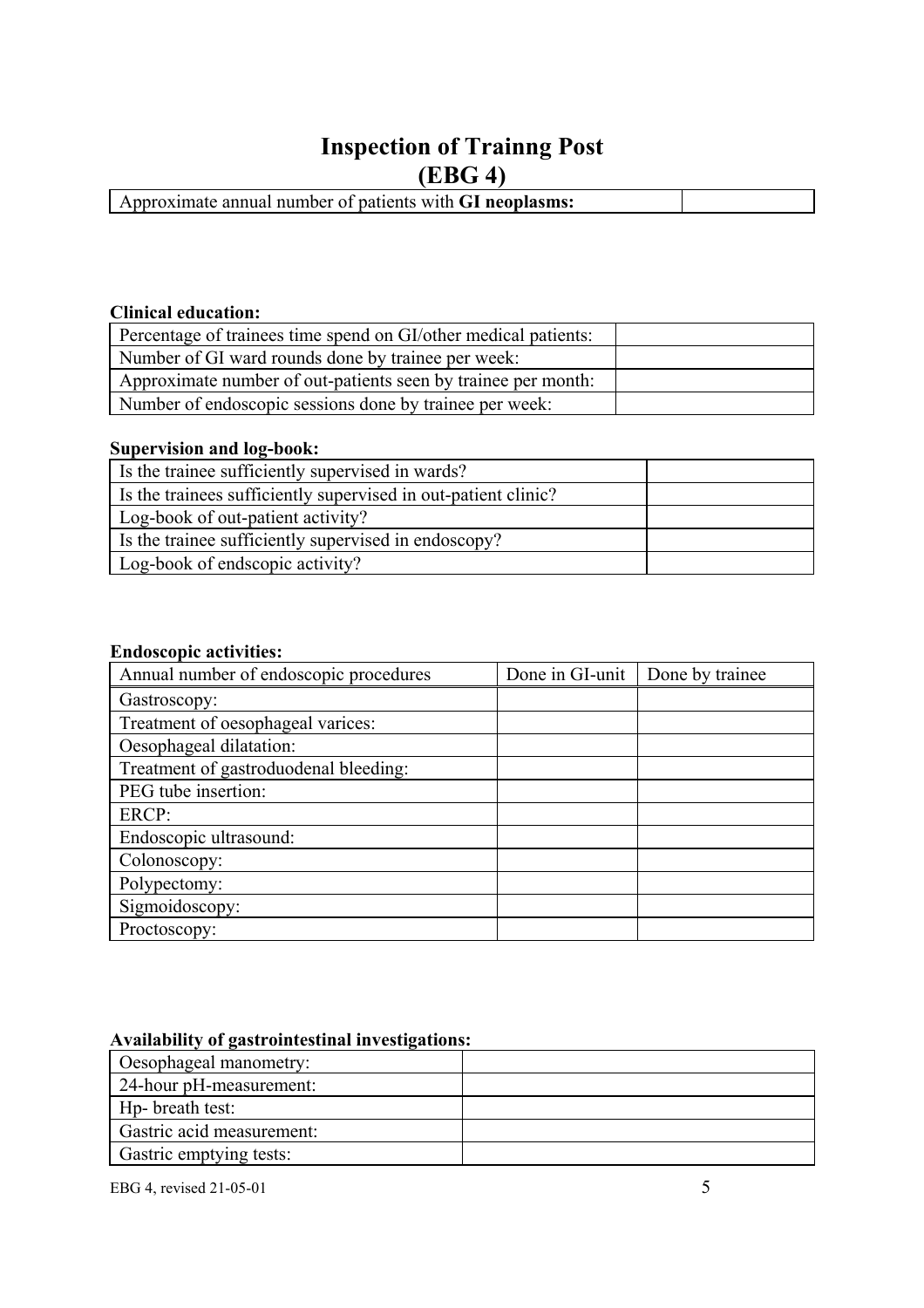# **Inspection of Trainng Post (EBG 4)**

| Pancreatic funcion tests:    |  |
|------------------------------|--|
| Abdominal ultrasound:        |  |
| Liver biopsy:                |  |
| Small intestinal biopsy:     |  |
| Jejunal aspiration:          |  |
| $H_2$ -breath tests:         |  |
| GI-transit time measurement: |  |
| Colonic/anal manometry:      |  |

## **Research and study:**

| Number of publications from centre in peer-reviewed journals in the    |  |
|------------------------------------------------------------------------|--|
| past two years:                                                        |  |
| Number of presentations from centre at national or international       |  |
| meetings in the past two years:                                        |  |
| Do the trainees have adequate time for research?                       |  |
| Are the trainees actively participating in research?                   |  |
| Number of oral/written presentations from the trainees in the past two |  |
| years:                                                                 |  |
| Do the trainees have adequate accomodation within the centre?          |  |
| Are there clinical conferences?                                        |  |
| Is there an audit system within the centre?                            |  |
| Details of audit system:                                               |  |
| Do the trainees have adequate access to join post-graduate courses and |  |
| scientific meetings?                                                   |  |

## **Libary facilities:**

| <b>Textbooks</b>      |  |
|-----------------------|--|
| Journals:             |  |
| Literature retrieval: |  |

## **GENERAL COMMENTS AND CONCLUSION:**